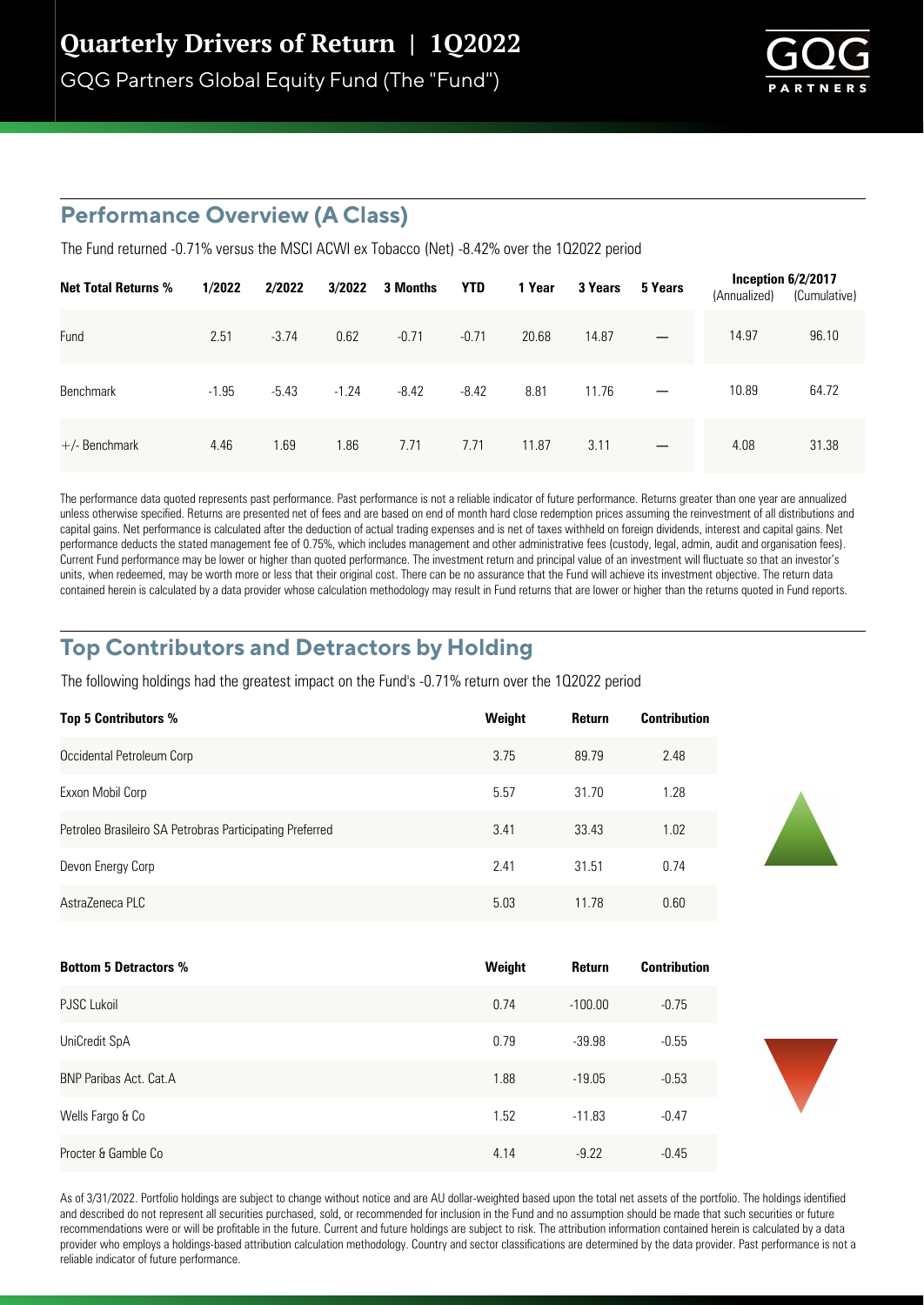GQG Partners Global Equity Fund (The "Fund")



# **Active Return Attribution by Sector**

The following sectors were the quarter's largest relative contributors to the Fund's active return of 7.71%

| Top 5 Sectors %               | Fund<br>Weight | Bench<br>Weight | $+/-$<br>Weight | <b>Fund</b><br>Return | Bench<br><b>Return</b> | $+/-$<br><b>Return</b> | <b>Alloc</b><br><b>Effect</b> | <b>Select</b><br><b>Effect</b> | Active<br>Return |
|-------------------------------|----------------|-----------------|-----------------|-----------------------|------------------------|------------------------|-------------------------------|--------------------------------|------------------|
| Energy                        | 21.34          | 4.14            | 17.20           | 27.68                 | 20.73                  | 6.95                   | 3.93                          | 1.12                           | 5.05             |
| Information Technology        | 6.42           | 22.58           | $-16.16$        | $-6.06$               | $-12.91$               | 6.84                   | 0.56                          | 0.78                           | 1.34             |
| <b>Health Care</b>            | 18.40          | 11.63           | 6.77            | 0.63                  | $-6.66$                | 7.29                   | 0.04                          | 1.29                           | 1.33             |
| <b>Materials</b>              | 6.92           | 4.93            | 1.99            | 22.19                 | 0.80                   | 21.39                  | 0.11                          | 1.21                           | 1.33             |
| <b>Consumer Discretionary</b> | 1.17           | 11.98           | $-10.81$        | $-20.73$              | $-13.82$               | $-6.91$                | 0.62                          | 0.07                           | 0.69             |

| <b>Bottom 5 Sectors %</b>     | Fund<br>Weight | Bench<br>Weight | $+/-$<br>Weight | <b>Fund</b><br>Return    | Bench<br>Return | $+/-$<br>Return          | Alloc<br><b>Effect</b> | <b>Select</b><br><b>Effect</b> | Active<br>Return |
|-------------------------------|----------------|-----------------|-----------------|--------------------------|-----------------|--------------------------|------------------------|--------------------------------|------------------|
| <b>Financials</b>             | 17.08          | 14.87           | 2.21            | $-6.69$                  | $-3.28$         | $-3.41$                  | 0.19                   | $-0.87$                        | $-0.68$          |
| <b>Industrials</b>            | 0.29           | 9.65            | $-9.36$         | $-35.00$                 | $-8.75$         | $-26.25$                 | 0.08                   | $-0.10$                        | $-0.02$          |
| <b>Consumer Staples</b>       | 15.60          | 6.36            | 9.25            | $-6.70$                  | $-7.60$         | 0.90                     | $-0.12$                | 0.11                           | $-0.01$          |
| <b>Real Estate</b>            |                | 2.69            | $-2.69$         | $\overline{\phantom{m}}$ | $-8.32$         | $\overline{\phantom{m}}$ | 0.01                   |                                | 0.01             |
| <b>Communication Services</b> | 5.90           | 8.40            | $-2.50$         | $-12.08$                 | $-13.38$        | l.30                     | 0.10                   | 0.05                           | 0.15             |

# **Active Return Attribution by Country**

The following countries were the quarter's largest relative contributors to the Fund's active return of 7.71%

| <b>Top 5 Countries %</b>    | <b>Fund</b><br>Weight | <b>Bench</b><br>Weight | $+/-$<br>Weight | <b>Fund</b><br>Return    | Bench<br>Return        | $+/-$<br>Return          | <b>Alloc</b><br><b>Effect</b> | <b>Select</b><br><b>Effect</b> | <b>Active</b><br>Return |
|-----------------------------|-----------------------|------------------------|-----------------|--------------------------|------------------------|--------------------------|-------------------------------|--------------------------------|-------------------------|
| <b>United States</b>        | 57.88                 | 60.81                  | $-2.93$         | 4.01                     | $-8.12$                | 12.13                    | $-0.01$                       | 6.82                           | 6.81                    |
| Brazil                      | 5.59                  | 0.55                   | 5.04            | 40.07                    | 31.56                  | 8.51                     | 1.70                          | 0.25                           | 1.95                    |
| United Kingdom              | 13.11                 | 3.57                   | 9.54            | 6.49                     | $-1.72$                | 8.21                     | 0.39                          | 1.12                           | 1.51                    |
| Taiwan                      | 1.41                  | 1.88                   | $-0.47$         | $-3.41$                  | $-9.54$                | 6.13                     | 0.22                          | 0.13                           | 0.36                    |
| China                       | 0.02                  | 3.57                   | $-3.55$         | 0.35                     | $-16.71$               | 17.06                    | 0.32                          | 0.01                           | 0.33                    |
| <b>Bottom 5 Countries %</b> | Fund<br>Weight        | Bench<br>Weight        | $+/-$<br>Weight | <b>Fund</b><br>Return    | <b>Bench</b><br>Return | $+/-$<br>Return          | <b>Alloc</b><br><b>Effect</b> | <b>Select</b><br><b>Effect</b> | <b>Active</b><br>Return |
| <b>Russian Federation</b>   | 1.36                  | 0.26                   | 1.10            | $-100.00$                | $-59.48$               | $-40.52$                 | $-0.82$                       | 0.10                           | $-0.72$                 |
| Italy                       | 2.23                  | 0.53                   | 1.69            | $-22.43$                 | $-12.40$               | $-10.03$                 | $-0.27$                       | $-0.30$                        | $-0.57$                 |
| Australia                   | 0.01                  | 1.85                   | $-1.84$         | $-0.59$                  | 5.28                   | $-5.87$                  | $-0.24$                       | 0.00                           | $-0.24$                 |
| France                      | 3.86                  | 2.90                   | 0.96            | $-15.80$                 | $-11.40$               | $-4.41$                  | $-0.05$                       | $-0.14$                        | $-0.19$                 |
| South Africa                |                       | 0.42                   | $-0.42$         | $\overline{\phantom{0}}$ | 17.08                  | $\overline{\phantom{m}}$ | $-0.09$                       |                                | $-0.09$                 |

As of 3/31/2022. Portfolio holdings are subject to change without notice and are AU dollar-weighted based upon the total net assets of the portfolio. The holdings identified and described do not represent all securities purchased, sold, or recommended for inclusion in the Fund and no assumption should be made that such securities or future recommendations were or will be profitable in the future. Current and future holdings are subject to risk. The attribution information contained herein is calculated by a data provider who employs a holdings-based attribution calculation methodology. Country and sector classifications are determined by the data provider. Past performance is not a reliable indicator of future performance.